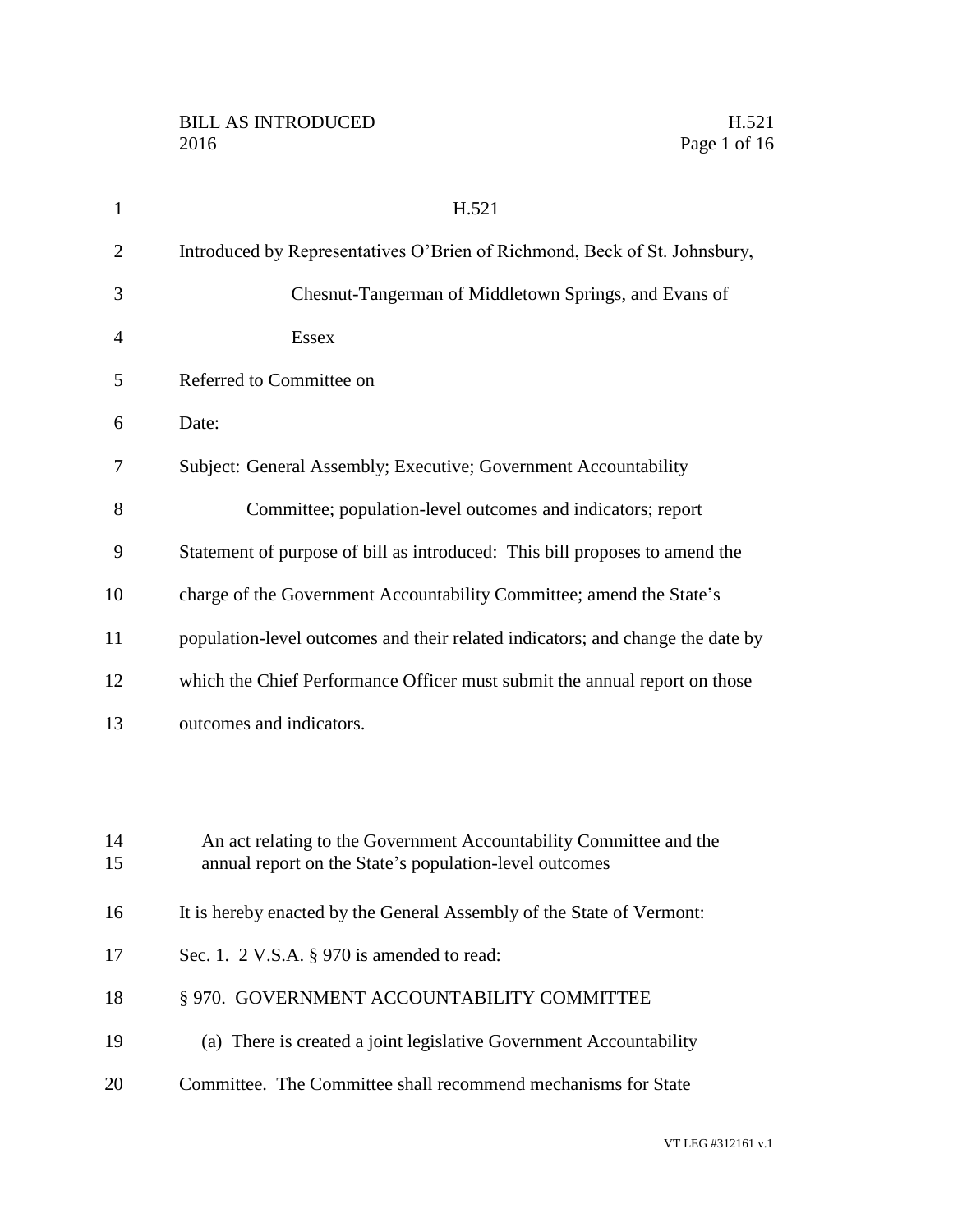### BILL AS INTRODUCED H.521 Page 2 of 16

| $\mathbf{1}$   | government to be more forward-thinking, strategic, and responsive to the          |
|----------------|-----------------------------------------------------------------------------------|
| $\overline{2}$ | long-term needs of Vermonters. In pursuit of this goal, the Committee shall:      |
| 3              | (1) Propose areas for the review of statutory mandates for public                 |
| 4              | services that may result in service duplication and to review the alignment of    |
| 5              | financial and staff resources required to carry out those mandates.               |
| 6              | (2) Review the legislative process for the creation and elimination of            |
| 7              | positions and programs and make recommendations for enhancements to the           |
| 8              | process that support greater long-range planning and responsiveness to the        |
| 9              | needs of Vermonters.                                                              |
| 10             | (3) Recommend strategies and tools which that permit all branches of              |
| 11             | State government to prioritize the investment of federal, State, and local        |
| 12             | resources in programs that respond to the needs of the citizens of Vermont in a   |
| 13             | collaborative, cost-effective, and efficient manner. Pursuant to those strategies |
| 14             | and tools, functions which that are not critical to an agency or department       |
| 15             | mission may be recommended for combination or elimination, while other            |
| 16             | functions may be optimized.                                                       |
| 17             | (4) Review strategies with similar aims in other jurisdictions in the             |
| 18             | context of federal, state, and local relationships.                               |
| 19             | (5) Determine that data-based program-level performance measures that             |
| 20             | demonstrate program results have been adopted for the programs in each            |
| 21             | agency and department.                                                            |
|                |                                                                                   |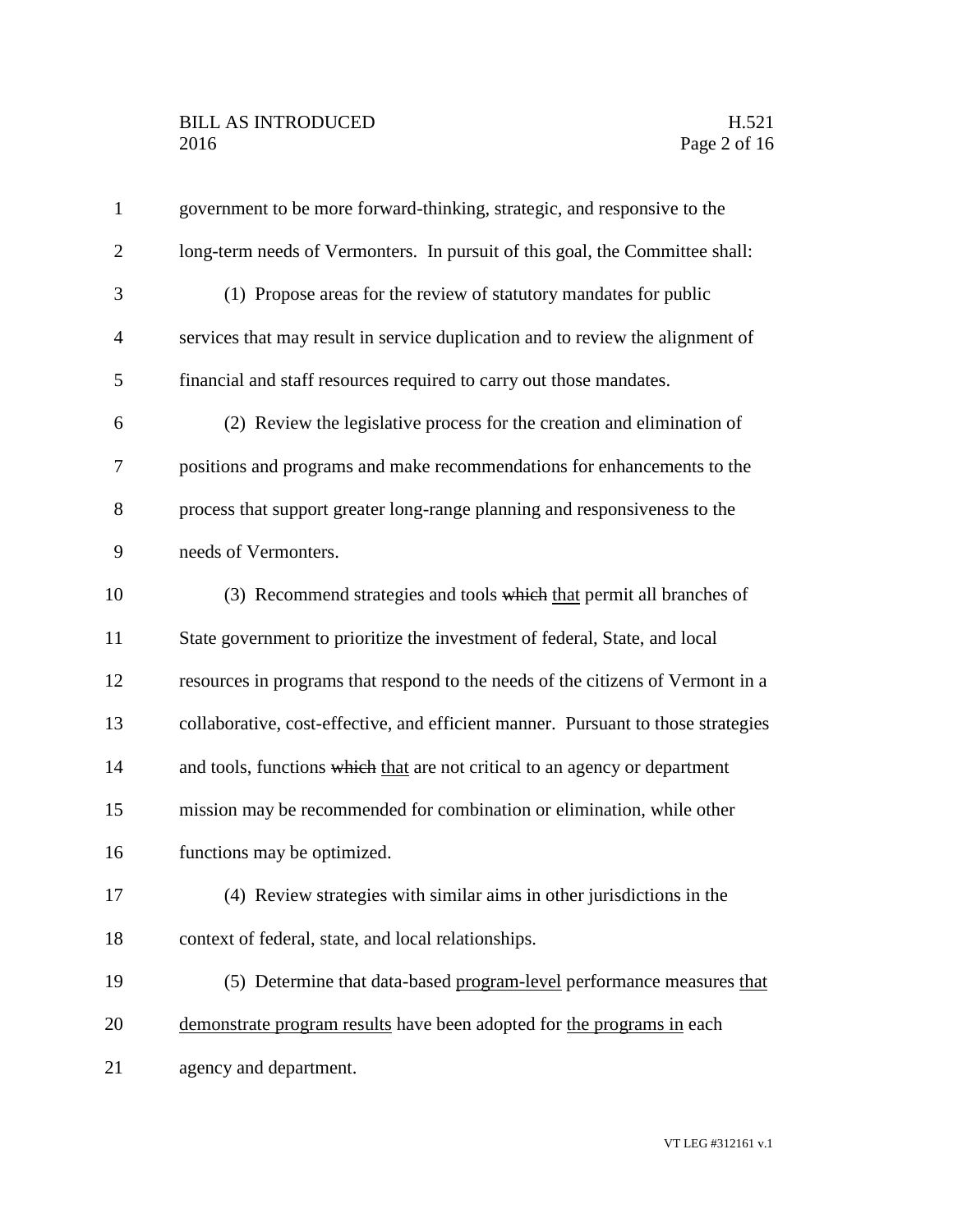## BILL AS INTRODUCED H.521<br>2016 Page 3 of 16

| $\mathbf{1}$   | (6) Determine whether each agency and department is taking actions to             |
|----------------|-----------------------------------------------------------------------------------|
| $\overline{2}$ | achieve the required population-level outcomes set forth in 3 V.S.A. § 2311       |
| 3              | that are relevant to that agency or department, as shown by application of the    |
| $\overline{4}$ | manner in which the data-based agency's or department's program-level             |
| 5              | performance measures inform population-level indicators.                          |
| 6              | (7) Ensure that the report set forth in 3 V.S.A. § 2311 regarding                 |
| 7              | population-level outcomes, and indicators and each agency's or department's       |
| 8              | program-level performance measures, performance data, and descriptions of         |
| 9              | actions taken, or proposed to be taken, are transparent and readily accessible to |
| 10             | the public via electronic publication.                                            |
| 11             | (8) Assess the effectiveness of the performance measures for                      |
| 12             | population-level indicators in measuring progress in achieving population-level   |
| 13             | outcomes, and annually review population-level indicators in the context of       |
| 14             | new data development.                                                             |
| 15             | (9) Recommend Approve the addition, amendment, or elimination of                  |
| 16             | any performance measures population-level indicators in accordance with           |
| 17             | 3 V.S.A. § 2311(c).                                                               |
| 18             | $(10)$ [Repealed.]                                                                |
| 19             | (11) Assess whether and how the State of Vermont should provide funds             |
| 20             | to nonprofit organizations, including whether grants to or contracts with         |
| 21             | nonprofit organizations should require results-based accountability.              |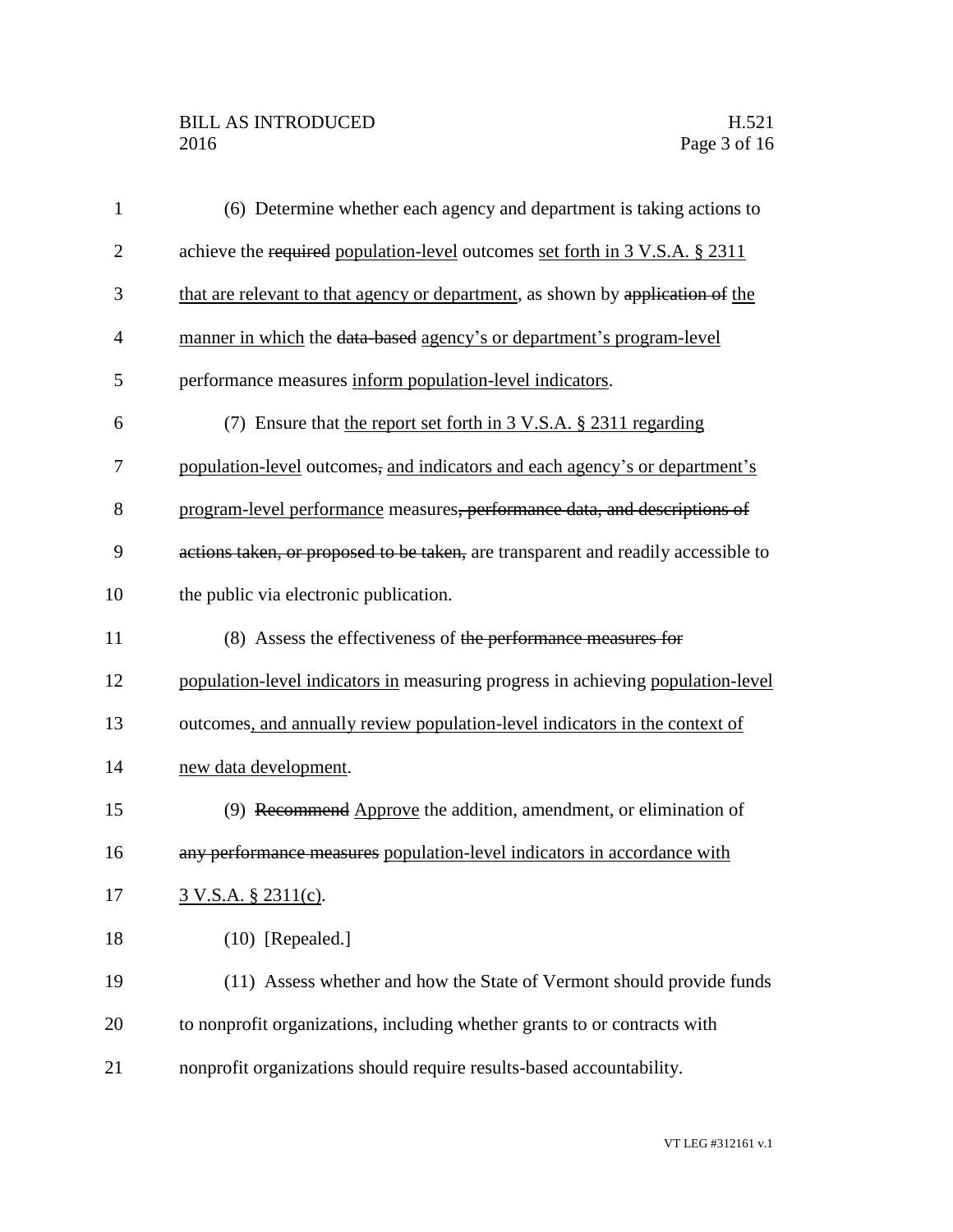# BILL AS INTRODUCED H.521<br>2016 Page 4 of 16

| $\mathbf{1}$   | $(b)(1)$ The membership of the Committee shall be appointed each biennial      |
|----------------|--------------------------------------------------------------------------------|
| $\overline{2}$ | session of the General Assembly. The Committee shall comprise eight            |
| 3              | members:                                                                       |
| 4              | (A) four members of the House of Representatives appointed by the              |
| 5              | Speaker of the House who shall not all be from the same party and at least one |
| 6              | of whom shall be from the Committee on Government Operations; and              |
| 7              | (B) four members of the Senate appointed by the Committee on                   |
| 8              | Committees who shall not all be from the same party and at least one of whom   |
| 9              | shall be from the Committee on Government Operations.                          |
| 10             | (2) The Governor shall appoint one person to Chief Performance Officer         |
| 11             | shall serve as a nonvoting liaison to the Committee.                           |
|                |                                                                                |
| 12             | (c) The Committee shall elect two co-chairs and a clerk from among its         |
| 13             | members and shall adopt rules of procedure. The co-chairs shall be a House     |
| 14             | and a Senate member. The Committee shall keep minutes of its meetings and      |
| 15             | maintain a file thereof. A quorum shall consist of five members.               |
| 16             | (d) During the legislative session, the Committee shall meet at least once a   |
| 17             | month, at the call of the Co-Chairs. When the General Assembly is not in       |
| 18             | session, the Committee may meet monthly at the call of the Co-Chairs and may   |
| 19             | meet more often subject to the approval of the Speaker of the House and the    |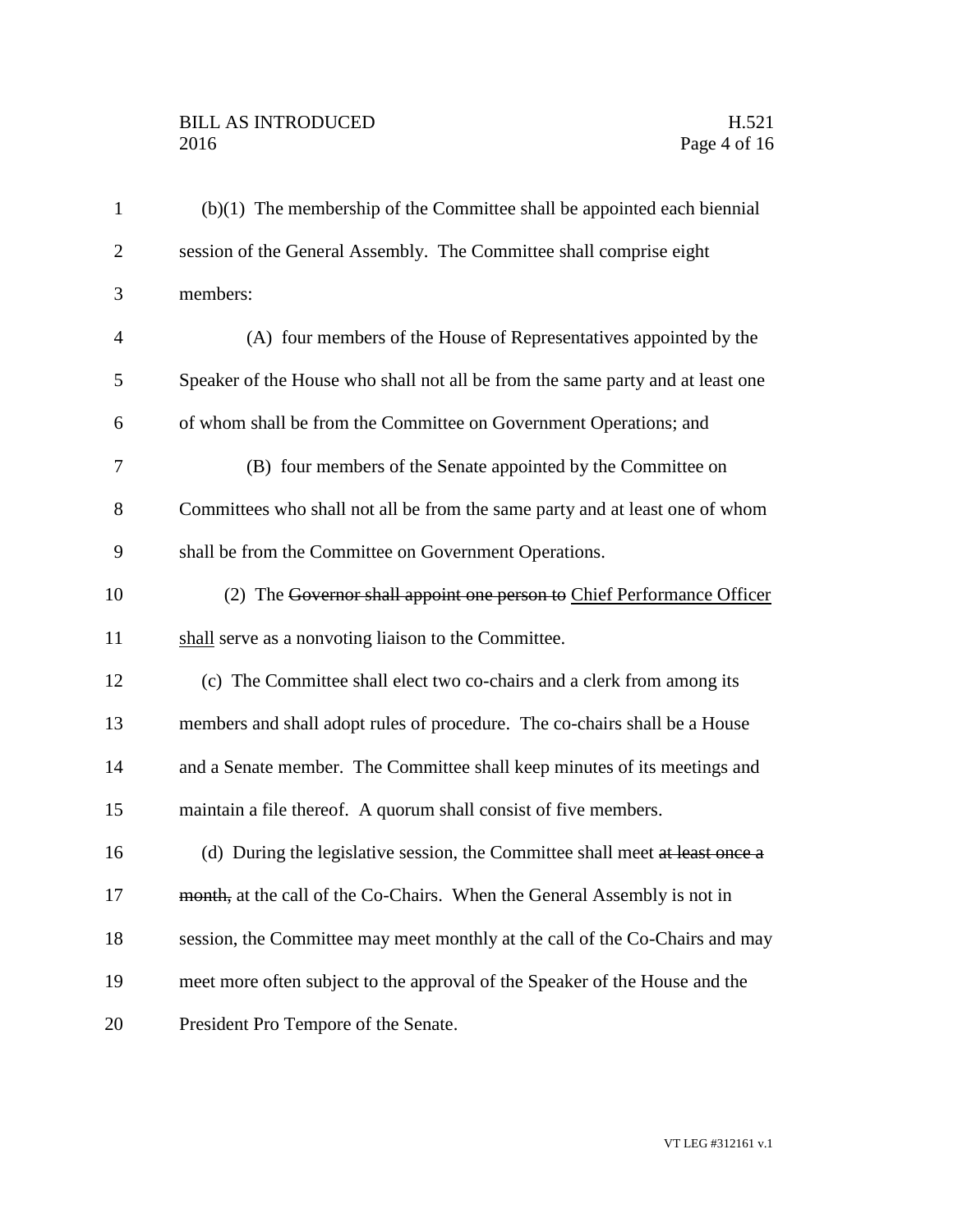## BILL AS INTRODUCED H.521<br>2016 Page 5 of 16

| $\mathbf{1}$   | (e) For attendance at a meeting when the General Assembly is not in                                 |
|----------------|-----------------------------------------------------------------------------------------------------|
| $\overline{2}$ | session, legislative members of the Committee shall be entitled to                                  |
| 3              | compensation for services and reimbursement of expenses as provided under                           |
| $\overline{4}$ | section 406 of this title; and nonlegislative members who are not full-time                         |
| 5              | State employees shall be entitled to per diem and expenses as provided in                           |
| 6              | 32 V.S.A. § 1010.                                                                                   |
| 7              | (f) The professional and elerical staff services of the Joint Fiscal Office and                     |
| 8              | the Office of the Legislative Council shall be available to the Committee.                          |
| 9              | (g) At least annually, by January 15, the Committee shall report its                                |
| 10             | activities, together with recommendations, if any, to the General Assembly.                         |
| 11             | The report shall be in brief summary form. The provisions of subsection 20(d)                       |
| 12             | (expiration of required reports) of this title shall not apply to the report to be                  |
| 13             | made under this subsection.                                                                         |
| 14             | (h) [Repealed.]                                                                                     |
| 15             | Sec. 2. 3 V.S.A. § 2311 is amended to read:                                                         |
| 16             | § 2311. CHIEF PERFORMANCE OFFICER; ANNUAL REPORT ON                                                 |
| 17             | POPULATION-LEVEL OUTCOMES USING INDICATORS                                                          |
| 18             | (a) Report. Annually, on or before $J_{\text{u}}/J_{\text{v}}/J_{\text{v}}$ September 30, the Chief |
| 19             | Performance Officer within the Agency of Administration shall report to the                         |
| 20             | General Assembly on the State's progress in reaching the population-level                           |
| 21             | outcomes for each area of Vermont's quality of life set forth in subsection (b)                     |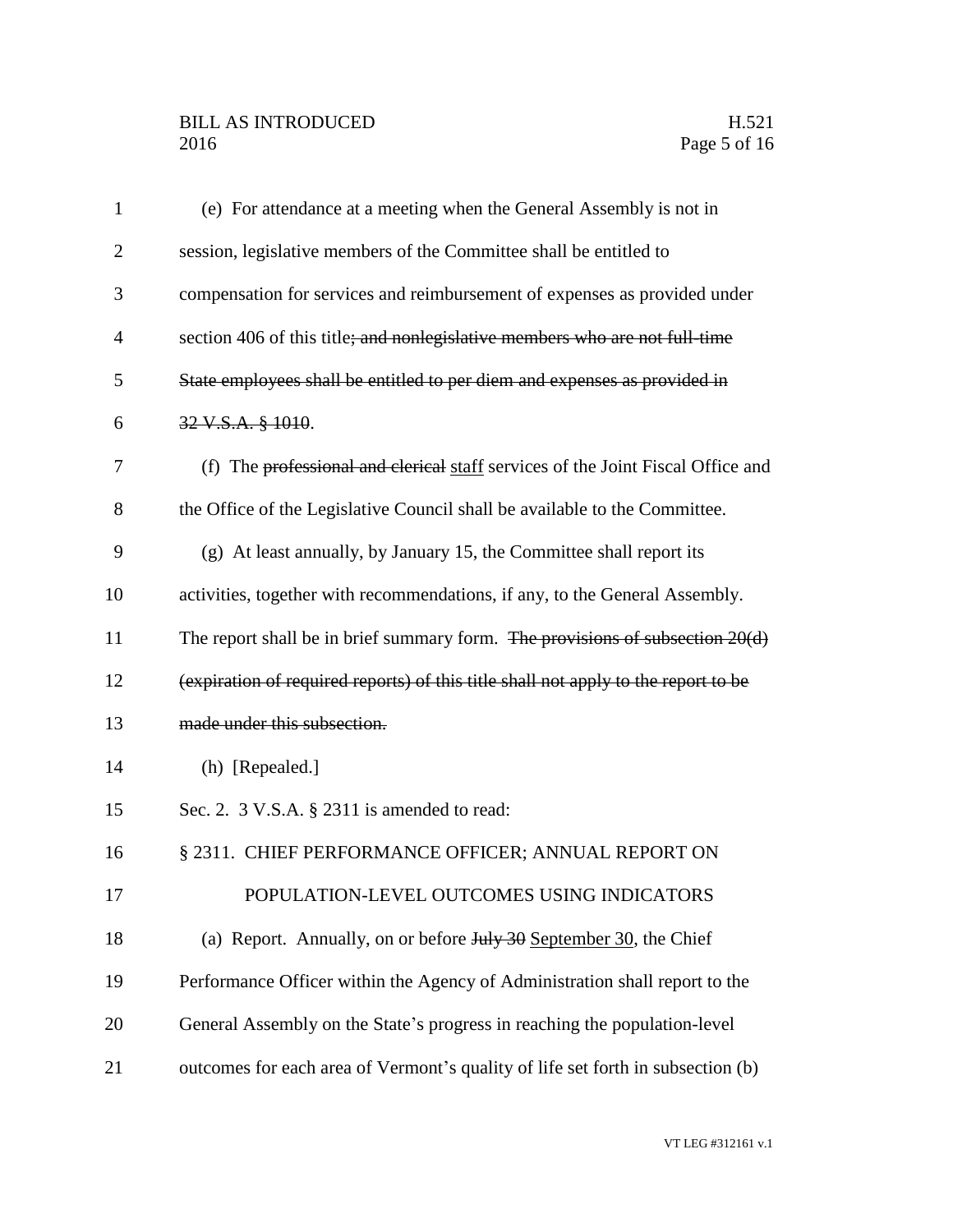| $\mathbf{1}$   | of this section by providing data for the population-level indicators that are |
|----------------|--------------------------------------------------------------------------------|
| $\overline{2}$ | requested approved pursuant to the process set forth in subsection (c) of this |
| 3              | section.                                                                       |
| 4              | (b) Vermont population-level quality of life outcomes.                         |
| 5              | (1) Vermont has a prosperous economy.                                          |
| 6              | (2) Vermonters are healthy.                                                    |
| 7              | (3) Vermont's environment is clean and sustainable.                            |
| 8              | (4) Vermont's communities are safe and supportive.                             |
| 9              | (5) Vermont's families are safe, nurturing, stable, and supported.             |
| 10             | (6) Vermont's children and young people achieve their potential,               |
| 11             | including:                                                                     |
| 12             | (A) Pregnant women and young people thrive.                                    |
| 13             | (B) Children are ready for school.                                             |
| 14             | (C) Children succeed in school.                                                |
| 15             | (D) Youths choose healthy behaviors.                                           |
| 16             | (E) Youths successfully transition to adulthood.                               |
| 17             | (7) Vermont's elders and people with disabilities and people with              |
| 18             | mental conditions live with dignity and independence in settings they prefer.  |
| 19             | (8) Vermont has open, effective, and inclusive government at the State         |
| 20             | and local levels with a supported, motivated, and accountable State workforce. |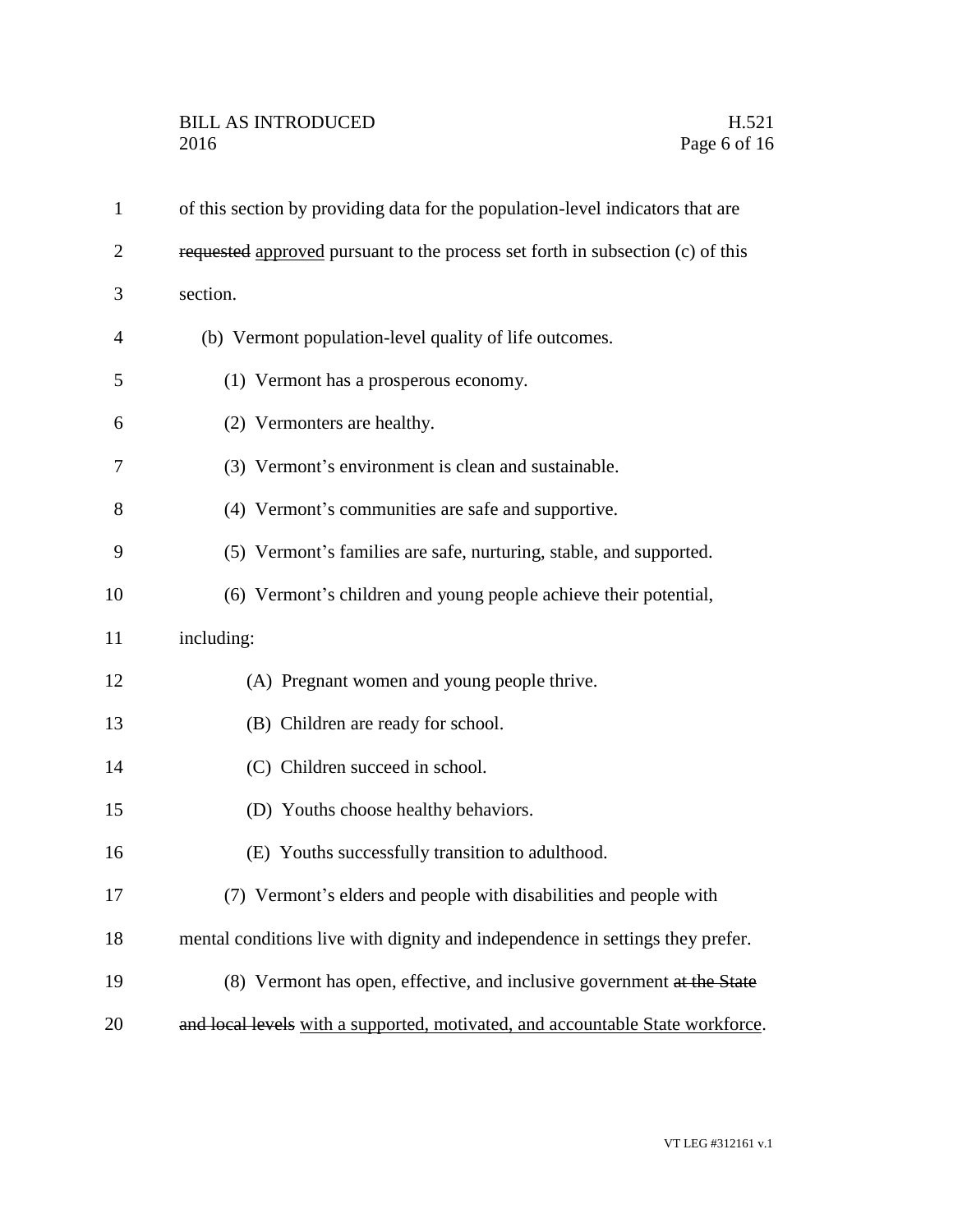## BILL AS INTRODUCED H.521<br>2016 Page 7 of 16

| $\mathbf{1}$   | (9) Vermont's State infrastructure meets the needs of Vermonters, the            |
|----------------|----------------------------------------------------------------------------------|
| $\mathbf{2}$   | economy, and the environment.                                                    |
| 3              | (c) Requesting Approving population-level indicators.                            |
| $\overline{4}$ | (1) Annually, on or before March 1, a standing committee of the                  |
| 5              | General Assembly having jurisdiction over a population-level quality of life     |
| 6              | outcome set forth in subsection (b) of this section or the Chief Performance     |
| 7              | Officer may submit to the Government Accountability Committee a request          |
| 8              | that any population-level indicator related to that outcome be revised.          |
| 9              | (2) If that request is approved by the Government Accountability                 |
| 10             | Committee, the President Pro Tempore of the Senate, and the Speaker of the       |
| 11             | House, the Chief Performance Officer shall revise and report on the              |
| 12             | population-level indicator in accordance with the request that approval and this |
| 13             | section.                                                                         |
| 14             | (d) The report set forth in this section shall not be subject to the limitation  |
| 15             | on the duration of agency reports set forth in $2$ V.S.A. $\S$ 20(d).            |
| 16             | Sec. 3. 2014 Acts and Resolves No. 186 (an act relating to reporting on          |
| 17             | population-level outcomes and indicators and on program-level performance        |
| 18             | measures), Sec. 3 is amended to read:                                            |
| 19             | Sec. 3. INITIAL POPULATION-LEVEL INDICATORS                                      |
| 20             | Until any population-level indicators are requested approved pursuant to the     |
| 21             | provisions of Sec. 2 of this act, 3 V.S.A. § 2311(c) (requesting approving       |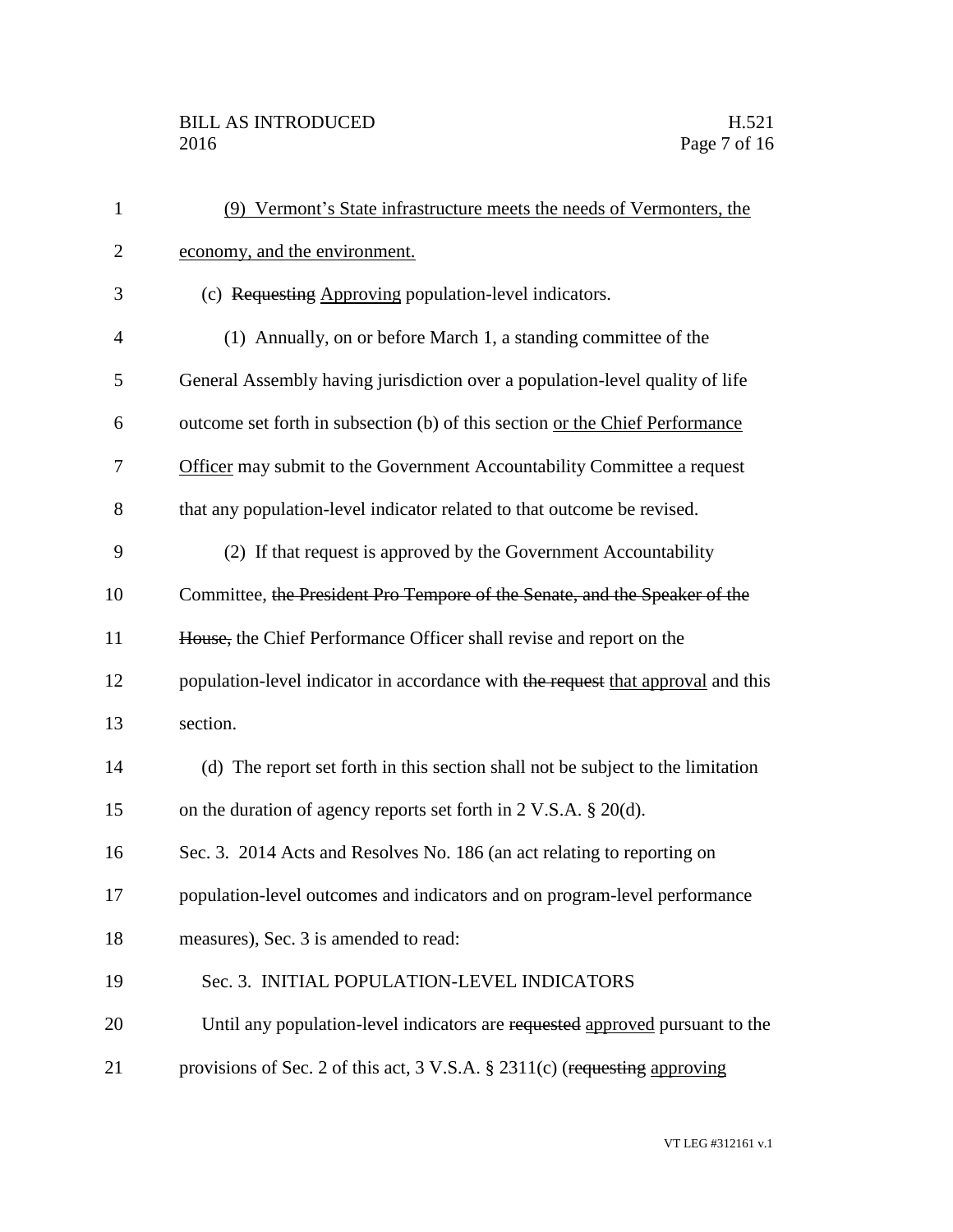| $\mathbf{1}$   | population-level indicators), each population-level quality of life outcome set |
|----------------|---------------------------------------------------------------------------------|
| $\overline{2}$ | forth in Sec. 2 of this act, 3 V.S.A. § 2311(b) (Vermont population-level       |
| 3              | quality of life outcomes), and listed in this section shall have the following  |
| 4              | population-level indicators:                                                    |
| 5              | (1) Vermont has a prosperous economy.                                           |
| 6              | (A) percent or rate per 1,000 jobs of nonpublic sector employment;              |
| 7              | (B) median household income;                                                    |
| 8              | (C) percent of Vermont covered by state of the art                              |
| 9              | telecommunications infrastructure;                                              |
| 10             | $(D)$ median house price;                                                       |
| 11             | $\overline{\text{E}(D)}$ rate of resident unemployment per 1,000 residents;     |
| 12             | (E) annualized unemployment rate;                                               |
| 13             | (F) percent of structurally deficient bridges, as defined by the                |
| 14             | Vermont Agency of Transportation; and                                           |
| 15             | (G) percent of food total farm sales that come from Vermont farms;              |
| 16             | (G) percent of fruit and vegetable farms by sales outlet;                       |
| 17             | (H) increase in gross working lands income over previous year, for              |
| 18             | grantees of Working Lands Program; and                                          |
| 19             | (I) number of farmers' markets.                                                 |
| 20             | (2) Vermonters are healthy.                                                     |
| 21             | (A) percent of adults 20 years of age or older who are obese;                   |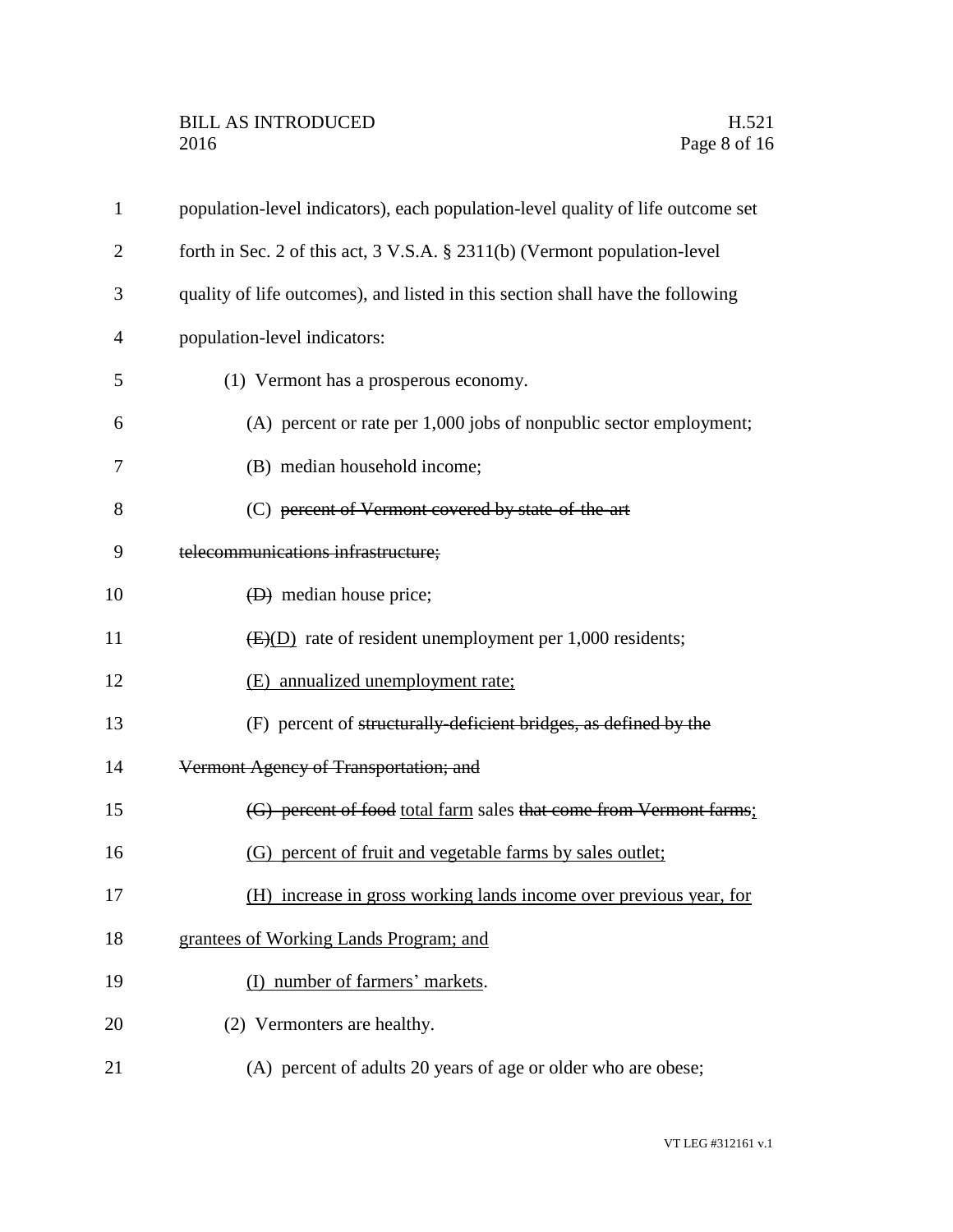| $\mathbf{1}$   | (B) percent of adults smoking cigarettes;                               |
|----------------|-------------------------------------------------------------------------|
| $\overline{2}$ | (C) number of adults who are homeless;                                  |
| 3              | (D) percent of individuals and families population living at different  |
| 4              | below the federal poverty levels level;                                 |
| 5              | (E) percent of adults at or below 200 percent of federal poverty level  |
| 6              | 18–64 years of age with health insurance; and                           |
| 7              | (F) percent of adults with health insurance rate of suicide per 100,000 |
| 8              | Vermonters;                                                             |
| 9              | (G) fall-related deaths per 100,000 adults 65 years of age or older;    |
| 10             | (H) rate of Vermonters with mental health conditions getting help for   |
| 11             | those conditions; and                                                   |
| 12             | (I) number of Vermont food recall incidents.                            |
| 13             | (3) Vermont's environment is clean and sustainable.                     |
| 14             | (A) cumulative number of waters subject to TMDLs or alternative         |
| 15             | pollution control plans;                                                |
| 16             | (B) percent of water, sewer, and stormwater systems that meet           |
| 17             | federal and State public drinking water supplies in compliance with     |
| 18             | health-based standards;                                                 |
| 19             | (C) earbon dioxide per capita total greenhouse gas emissions per        |
| 20             | capita, in units of annual metric tons of equivalent carbon dioxide per |
| 21             | capita; and                                                             |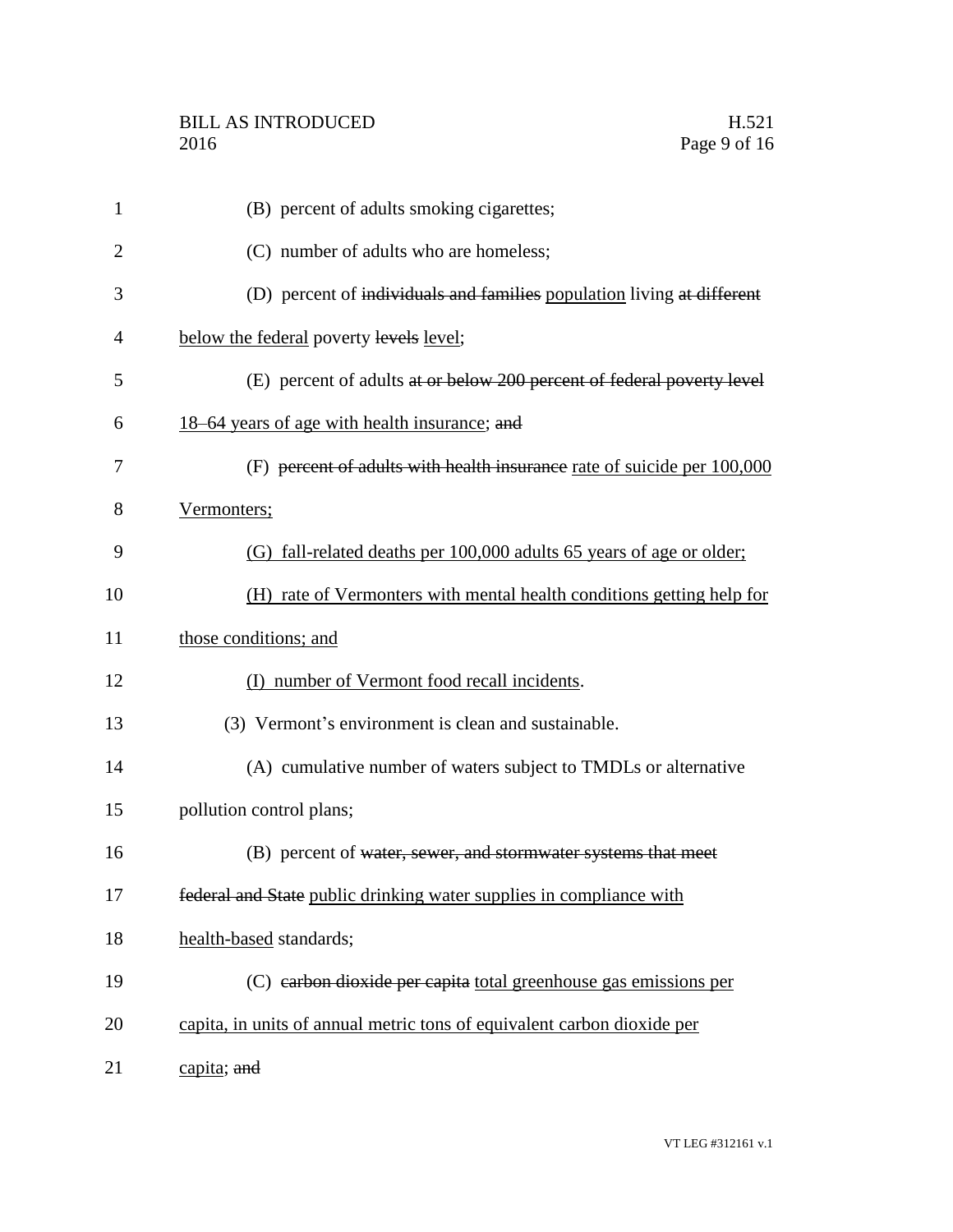## BILL AS INTRODUCED H.521<br>2016 Page 10 of 16

| 1              | (D) electricity by fuel or power type percent of Vermont retail     |
|----------------|---------------------------------------------------------------------|
| 2              | electric sales from renewable energy;                               |
| 3              | (E) percent of river miles with water quality that meets            |
| $\overline{4}$ | designated uses;                                                    |
| 5              | (F) percent of watersheds in Vermont where pollutant loads          |
| 6              | are declining;                                                      |
| 7              | (G) percent of previously impaired waters meeting standards based   |
| 8              | on corrective actions;                                              |
| 9              | (H) total number of days with air quality alerts;                   |
| 10             | (I) disposal rate of municipal solid waste in pounds per person per |
| 11             | day; and                                                            |
| 12             | (J) total number of acres that have been or will be cleaned up or   |
| 13             | redeveloped based on sites enrolled in the Brownfields Program.     |
| 14             | (4) Vermont's communities are safe and supportive.                  |
| 15             | (A) rate of petitions granted for relief from domestic abuse per    |
| 16             | 1,000 residents;                                                    |
| 17             | (B) rate of violent crime per 1,000 crimes;                         |
| 18             | (C) rate of sexual assault committed against residents per          |
| 19             | 1,000 residents;                                                    |
| 20             | (D) percent of residents living in affordable housing;              |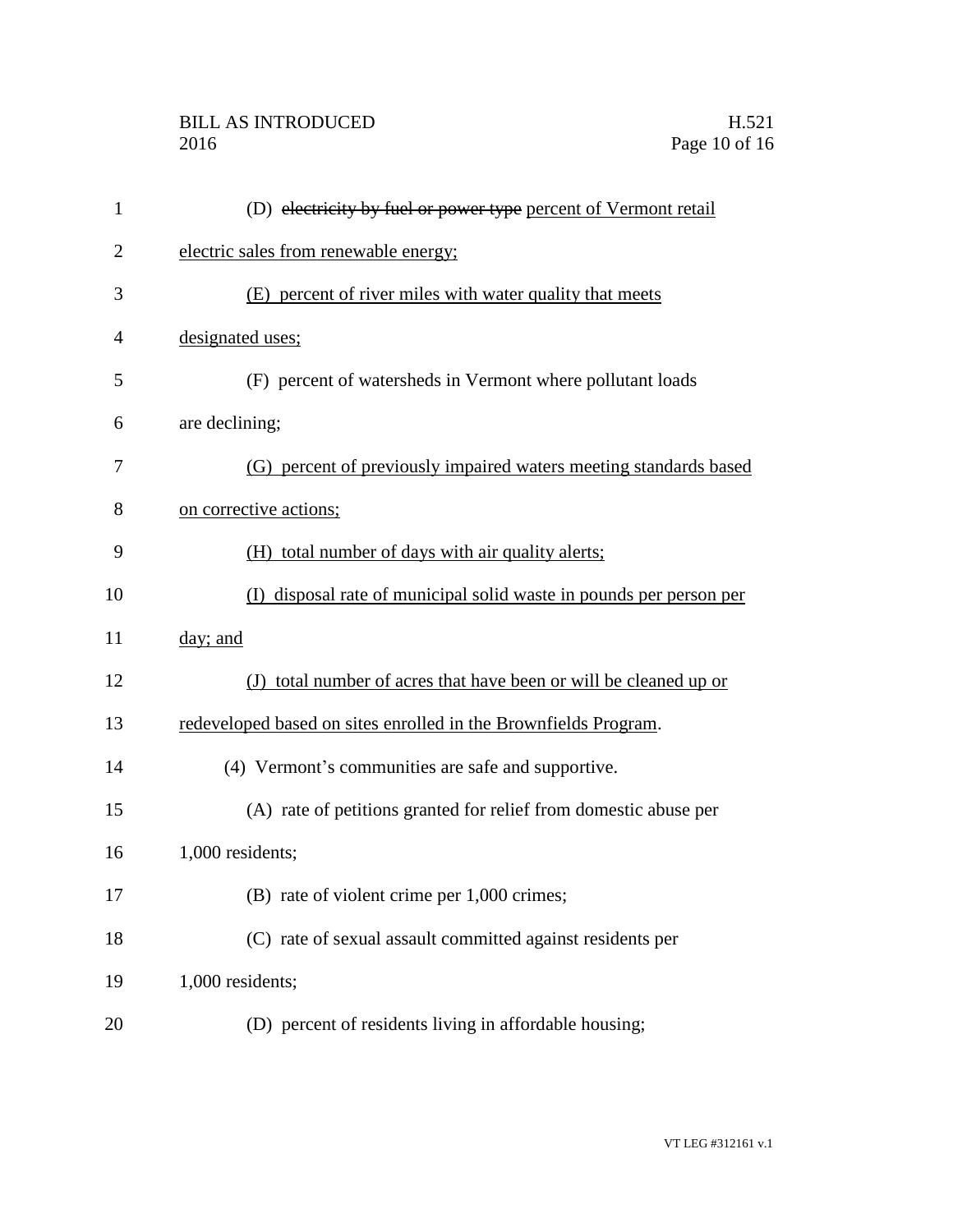| $\mathbf{1}$   | (E) percent or rate per 1,000 people convicted of crimes of        |
|----------------|--------------------------------------------------------------------|
| $\overline{2}$ | recidivism;                                                        |
| 3              | (F) incarceration rate per 100,000 residents; and                  |
| $\overline{4}$ | (G) percent or rate per 1,000 residents of residents entering the  |
| 5              | corrections system for the first time; and                         |
| 6              | (H) percent of population trained in mental health first aid.      |
| 7              | (5) Vermont's families are safe, nurturing, stable, and supported. |
| 8              | (A) number and rate per 1,000 children of substantiated reports of |
| 9              | child abuse and neglect;                                           |
| 10             | (B) number of children who are homeless;                           |
| 11             | (C) number of persons who are homeless (adults and children) in    |
| 12             | families that are homeless with at least one child; and            |
| 13             | (D) number and rate per 1,000 children and youth of children and   |
| 14             | youth in out-of-home care.                                         |
| 15             | (6) Vermont's children and young people achieve their potential,   |
| 16             | including:                                                         |
| 17             | (A) Pregnant women and young people thrive.                        |
| 18             | (i) percent of women who receive first trimester prenatal care;    |
| 19             | (ii) percent of live births that are preterm (less than 37 weeks); |
| 20             | (iii) rate of infant mortality per 1,000 live births;              |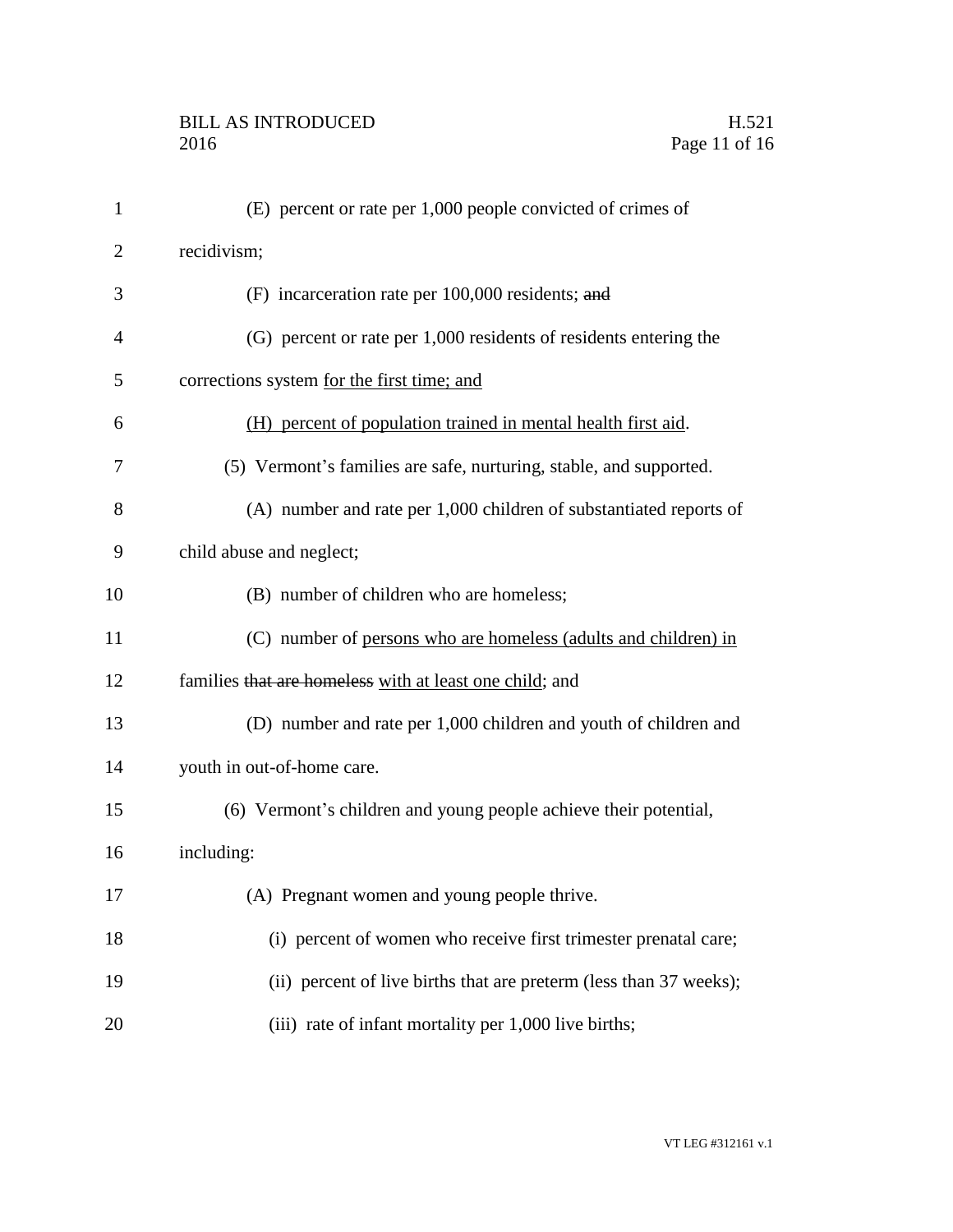## BILL AS INTRODUCED H.521<br>2016 Page 12 of 16

| 1              | (iv) percent of children at or below 200 percent of federal                        |
|----------------|------------------------------------------------------------------------------------|
| $\overline{2}$ | poverty level; and                                                                 |
| 3              | (v) percent of children 17 years of age or younger with health                     |
| 4              | insurance.                                                                         |
| 5              | (B) Children are ready for school.                                                 |
| 6              | (i) percent of kindergarteners fully immunized with all five                       |
| 7              | vaccines required for school children 19–35 months of age receiving                |
| 8              | recommended vaccines;                                                              |
| 9              | (ii) percent of first-graders screened for vision and hearing                      |
| 10             | problems;                                                                          |
| 11             | (iii) percent of children ready for school in all five four domains                |
| 12             | of healthy development; and                                                        |
| 13             | $\frac{H(x)}{H(x)}$ percent of children receiving State subsidy enrolled in        |
| 14             | high quality early childhood programs that receive at least four out of five stars |
| 15             | under State standards.                                                             |
| 16             | (C) Children succeed in school.                                                    |
| 17             | (i) rate of school attendance per 1,000 children;                                  |
| 18             | (ii) percent of children below the basic level of fourth grade                     |
| 19             | reading achievement under State standards; and                                     |
| 20             | (iii) rate of high school graduation per 1,000 high school students.               |
| 21             | (D) Youths choose healthy behaviors.                                               |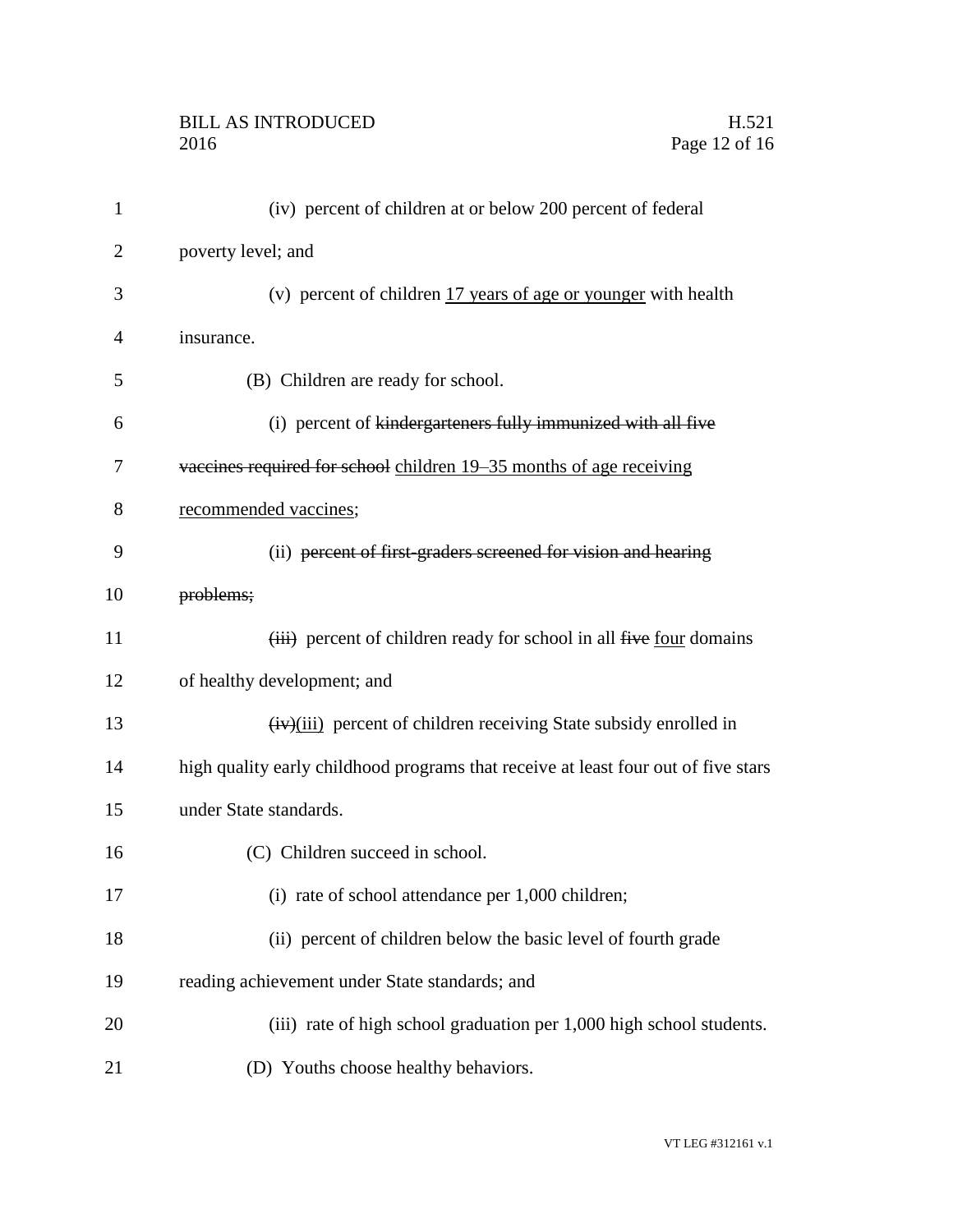| $\mathbf{1}$   | (i) rate of pregnancy per $1,000$ females $15-17$ years of age;    |
|----------------|--------------------------------------------------------------------|
| $\overline{2}$ | (ii) rate of pregnancy per 1,000 females 18–19 years of age;       |
| 3              | (iii) percent of adolescents in grades $9-12$ smoking cigarettes;  |
| $\overline{4}$ | (iv) percent of adolescents in grades $9-12$ who used marijuana in |
| 5              | the past 30 days;                                                  |
| 6              | (v) percent of adolescents who reported ever using a prescription  |
| 7              | drug without a prescription;                                       |
| 8              | (vi) percent of adolescents in grades $9-12$ who drank alcohol in  |
| 9              | the past 30 days; and                                              |
| 10             | (vii) number and rate per 1,000 minors of minors who are under     |
| 11             | the supervision of the Department of Corrections.                  |
| 12             | (E) Youths successfully transition to adulthood.                   |
| 13             | (i) percent of high school seniors with plans for education,       |
| 14             | vocational training, or employment;                                |
| 15             | (ii) percent of graduating high school seniors who continue their  |
| 16             | education within six months of graduation;                         |
| 17             | (iii) percent of all deaths for youths 10 19 years of age;         |
| 18             | (iv) rate of suicide per 100,000 Vermonters;                       |
| 19             | $(v)$ percent of adolescents with a suicide attempt that requires  |
| 20             | medical attention;                                                 |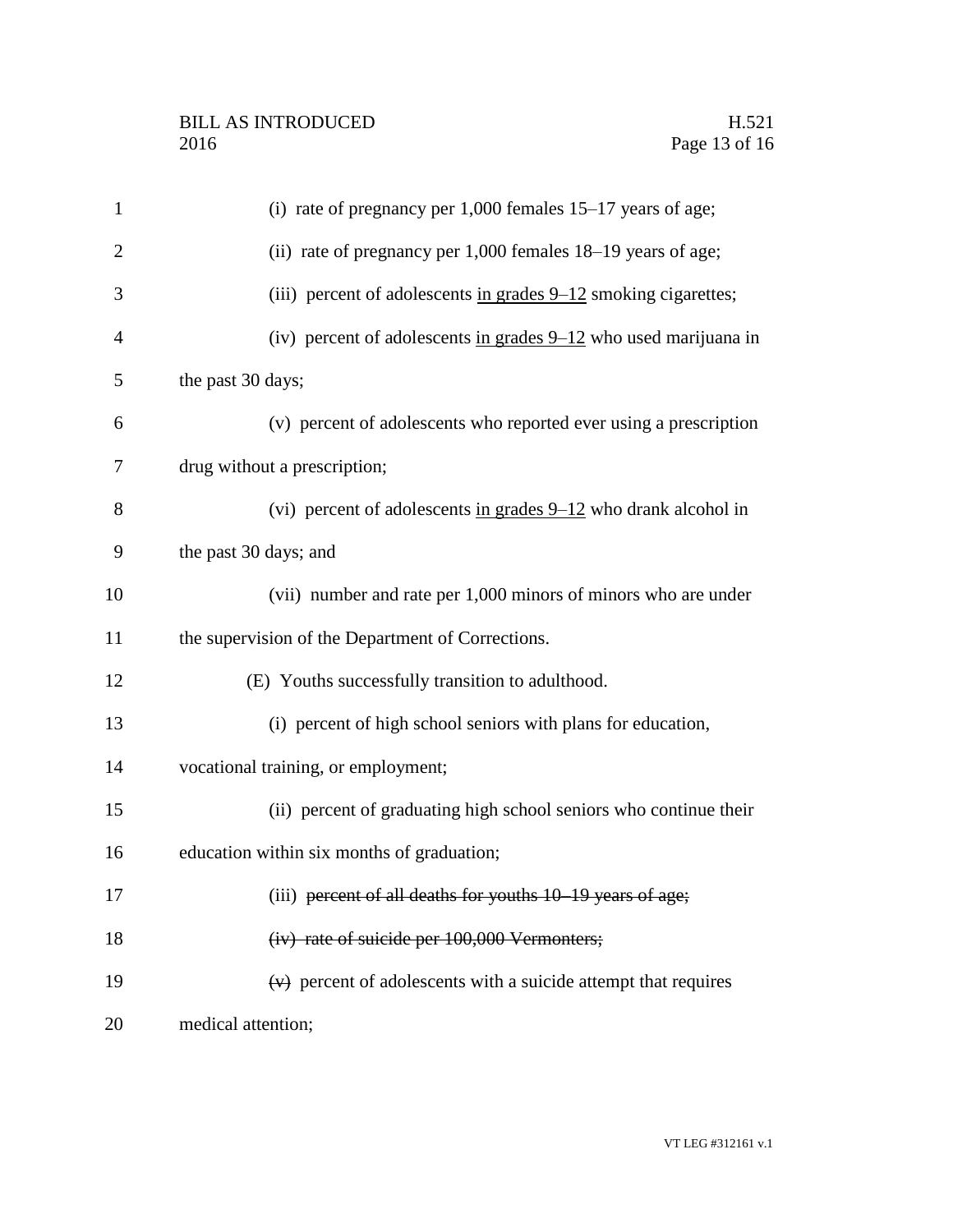| $\mathbf{1}$   | $(v_i)(iv)$ percent of high school graduates entering students who            |
|----------------|-------------------------------------------------------------------------------|
| $\overline{2}$ | graduated with a regular high school diploma and enrolled in postsecondary    |
| 3              | education, work, or training within 16 months after high school graduation;   |
| $\overline{4}$ | $(vii)(v)$ percent of completion of postsecondary education students          |
| 5              | who graduated with a regular high school diploma and enrolled in              |
| 6              | postsecondary education within 16 months after high school graduation, and    |
| 7              | persisted in postsecondary education for at least three semesters within two  |
| 8              | academic school years; and                                                    |
| 9              | (viii)(vi) rate of high school graduates entering a training program          |
| 10             | per 1,000 high school graduates percent of students who graduated with a      |
| 11             | regular high school diploma and enrolled in postsecondary education within    |
| 12             | 16 months after high school graduation and graduated from an institution of   |
| 13             | higher education within six academic school years.                            |
| 14             | (7) Vermont's elders and people with disabilities and people with             |
| 15             | mental conditions live with dignity and independence in settings they prefer. |
| 16             | (A) rate of confirmed reports of abuse and neglect of vulnerable              |
| 17             | adults per 1,000 vulnerable adults;                                           |
| 18             | (B) percent of elders living in institutions versus receiving home            |
| 19             | care; and                                                                     |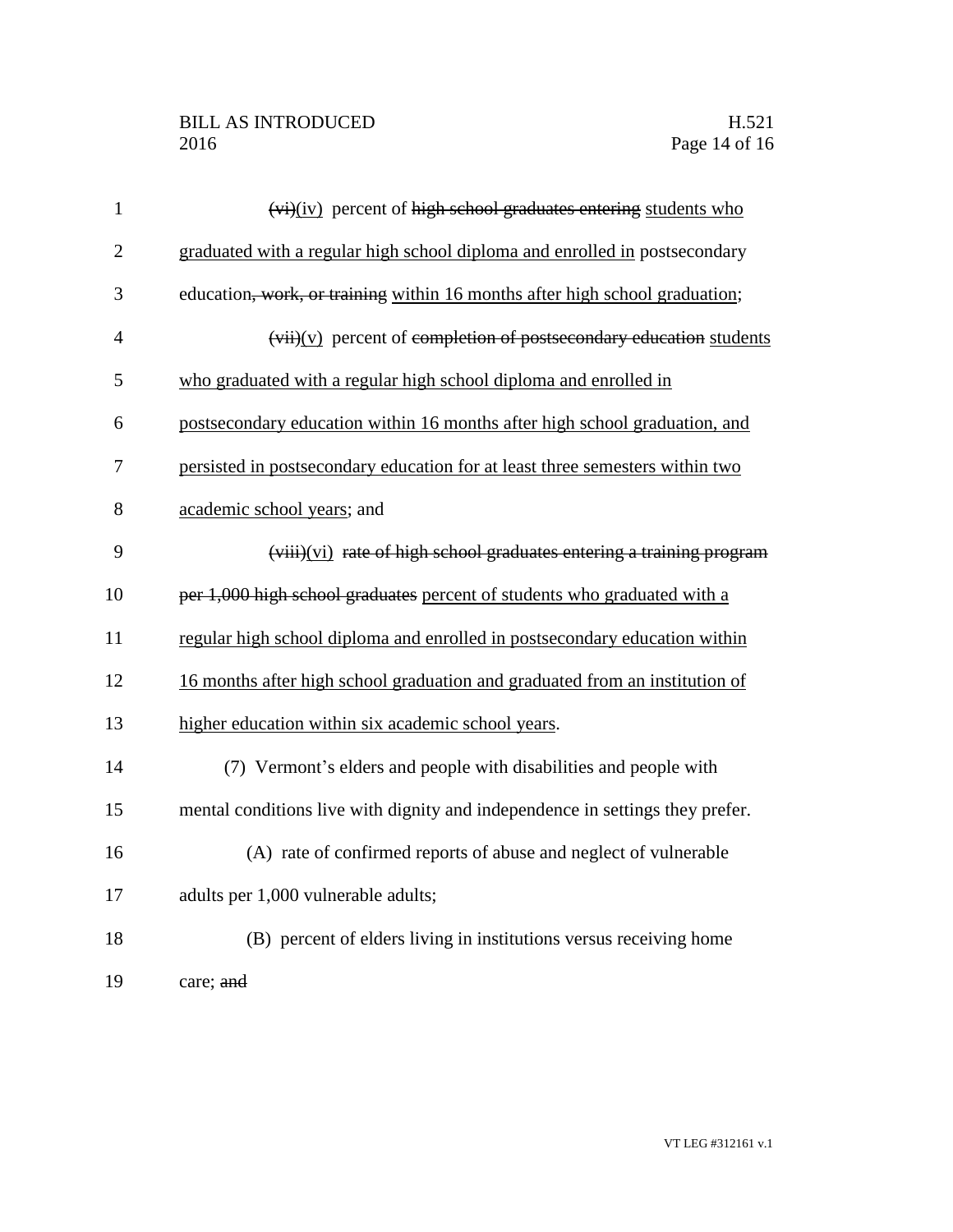## BILL AS INTRODUCED H.521<br>2016 Page 15 of 16

| $\mathbf{1}$   | (C) number of people with disabilities and people with mental                      |
|----------------|------------------------------------------------------------------------------------|
| $\overline{2}$ | conditions receiving State services living in each of the following: institutions, |
| 3              | residential or group facilities, or independently;                                 |
| $\overline{4}$ | (D) percent of people served in Choices for Care who are living in                 |
| 5              | each of the following: institutions, residential or group facilities, or           |
| 6              | independently;                                                                     |
| 7              | (E) number and percent of adults with severe, persistent mental                    |
| 8              | illness who are living in each of the following: institutions, residential or      |
| 9              | group facilities, or independently;                                                |
| 10             | (F) employment rate of people with disabilities who are of working                 |
| 11             | age; and                                                                           |
| 12             | (G) employment rate of people 65 years of age or older.                            |
| 13             | (8) Vermont has open, effective, and inclusive government at the State             |
| 14             | and local levels with a supported, motivated, and accountable State workforce.     |
| 15             | (A) percent of youth who spoke to their parents about school State                 |
| 16             | employees participating in the voluntary employment engagement survey who          |
| 17             | responded that:                                                                    |
| 18             | (i) they are satisfied overall with their job;                                     |
| 19             | (ii) they would recommend the State as a great place to work;                      |
| 20             | (iii) they are encouraged to share ideas on efficiency;                            |